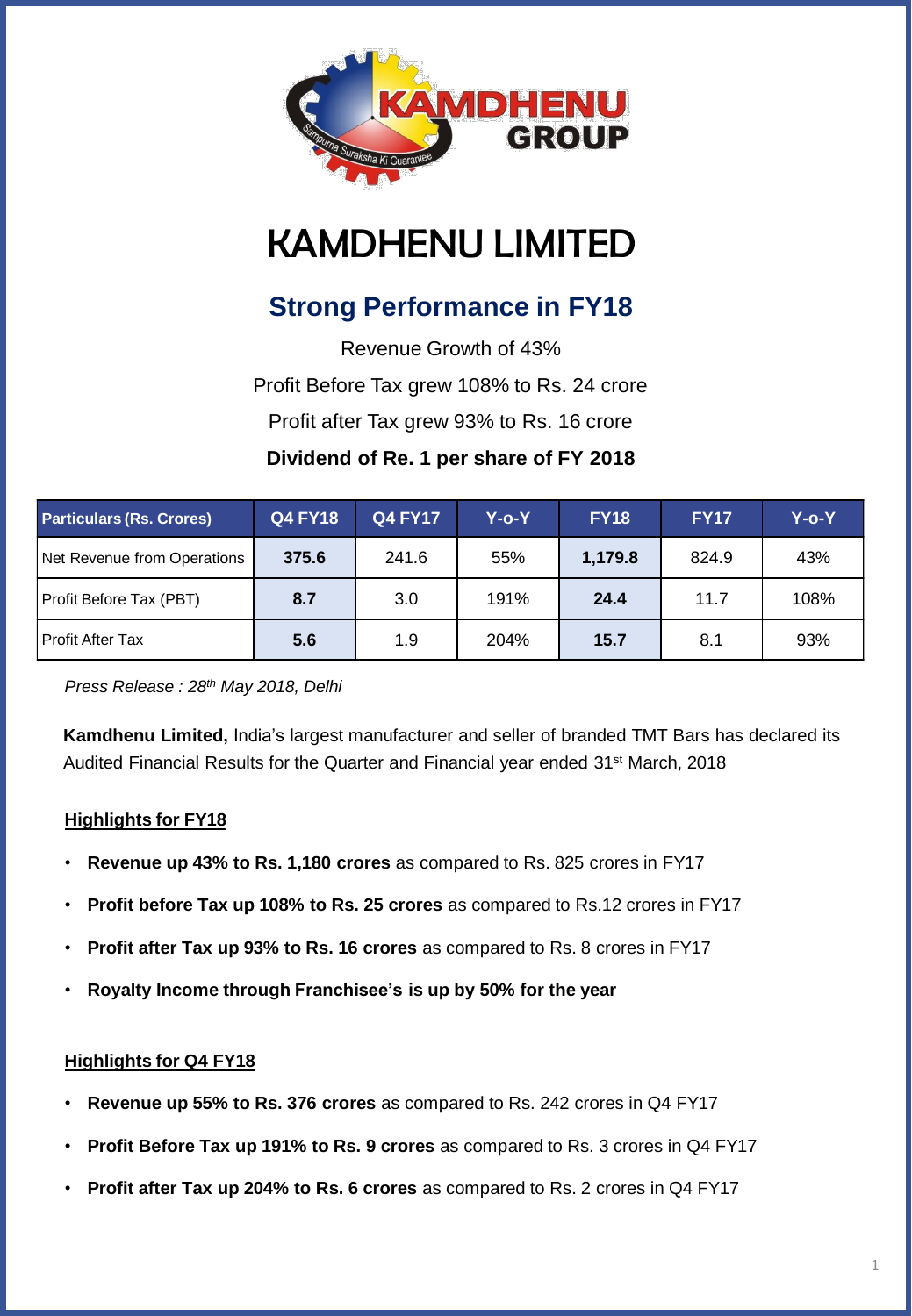

*Commenting on the results and performance, Mr. Satish Kumar Agarwal, Chairman & Managing Director said:*

*"It gives me immense pleasure to share with you the FY18 Result of Kamdhenu Limited. Our Company has achieved a Total Revenue of Rs.1,180 Crores, Profit Before Tax of Rs.24 Crores and PAT of Rs. 16 Crores.*

*We are pleased to announce a Dividend of Re.1 per equity share of FV Rs.10 each.*

During the year, Royalty income increased by 50% to Rs. 61 crores. Our aim is to have a royalty *income of over Rs.100 crores by 2020.*

*With the continuous R&D work at our own plant, we were able launch Kamdhenu NXT in April 2017 which has been a huge success. During the year, we have increased the royalty charges on our new premium products by Rs.100 per metric tonne across all franchisees.*

*Post GST, we are seeing a major shift from the unorganized segment to the organized segment. There is a lot of consolidation taking place in the industry from which we are benefiting a lot.*

*We expect the demand for TMT Steel Bars to grow multifold with the kind of opportunities we see in our country. Affordable Housing would be a big boost to the TMT Steel Sector. With the government's focus primarily on infrastructure development, we expect accelerated growth for us in the coming few years.*

*We have grown our paints division as well and have recorded profits for the first time this year. We expect the momentum in the paint business to continue going forward."*